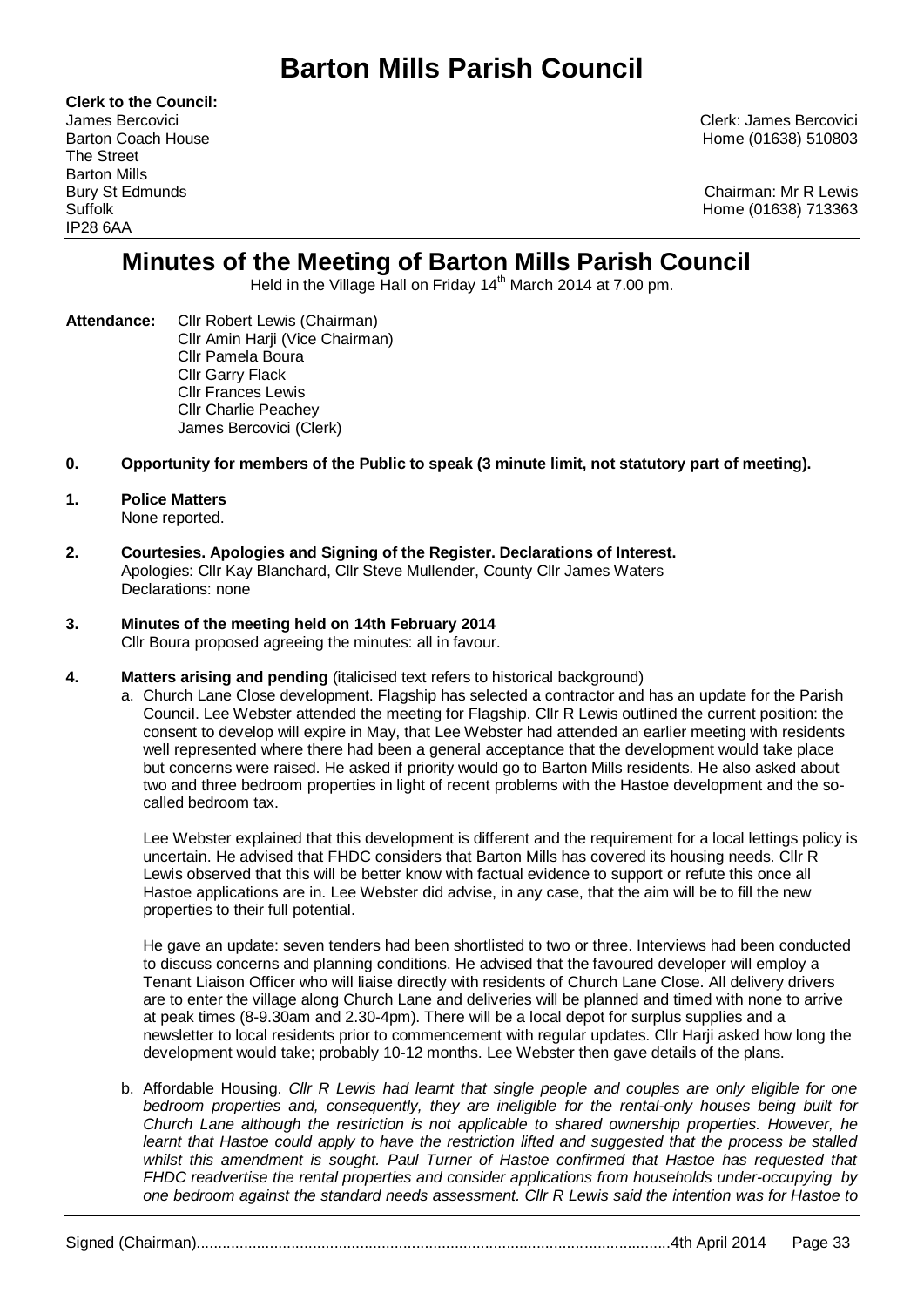*let no more than one additional bedroom per household so, for example, a couple would be eligible for a two-bedroom property (there will be two 3-bedroom homes and four 2-bedroom homes). Cllr Boura pointed out that if applicants were on benefits they would not receive enough to cover the rent.* 

Hastoe has received three new application forms for the shared ownership properties, two from residents of Barton Mills. They are closing this round of allocations on Friday 14<sup>th</sup> March and hope then to be able to allocate to the strongest local connection who pass the affordability checks.

Cllr Boura thought it would be interesting to know the statistics of the applications - for example, how many applicants needed only one bedroom. Cllr R Lewis said the Bury Free Press wants to do a feature and that the Parish Council could be involved.

c. Car parking. Cllr Boura had asked to review the subject of matting on the field for the overflow car park and around the tree seat. Note: at the February meeting, the Parish Council rejected the idea of replacing the Jubilee gate; Cllr Waters had already allocated £1,000 of his locality budget to this and needs to be able to allocate it for another Parish Council project.

The Clerk has learnt that the contractor intends to build the soakaway in the next two weeks. Work has been delayed until now because of the weather.

Cllr Boura said matting is needed to prevent further deterioration of the field where overflow parking occurs. She was concerned about the entrance to the car park but the Clerk was able to advise that this is included in the soakaway job so should be done soon. Cllrs R Lewis and Boura agreed to plan the area. Cllr Boura said she thought the cost would be around £350 but would get an up-to-date price. Cllr Harji suggested getting a double strip as originally planned.

Cllr Peachey suggested field repairs for the locality budget. The Clerk thought this could be problematic as the grants are usually for capital projects. Cllr R Lewis suggested upgrading of the playing surface. The Clerk agreed to pursue prices for seeding and fertilising. Cllr Peachey thought more should be budgeted for the maintenance of the field.

- d. Street lighting*.* Pearce and Kemp are progressing the quote and Cllr Boura had a site meeting with them on Tuesday 11th March. They hope to have a quote in time for the April meeting.
- e. Litter pickers *Cllr F Lewis is investigating prices which look to be around £10 each.* She said she would enquire if it is possible to buy some through FHDC.
- f. Parish Forum. Arising from the meeting:

i. The government is considering withdrawing the ability of parish councils to reclaim VAT. This could coincide with the expected new restrictions on raising the precept. It is suggested that parish councils should write to Matthew Hancock, SALC and NALC.

ii. Locality working - Manor Ward is grouped with Mildenhall and Eriswell and our locality officer is Lesley-Ann Keogh.

- g. [Strategic housing land availability assessment](https://www.gov.uk/government/publications/strategic-housing-land-availability-assessment-practice-guidance) (SHLAA). Magnus Magnusson at FHDC, who is overseeing the process, has advised that the timetables have slipped back. The Parish Council should receive notification by the end of February with an eight week consultation process (for site specific choices/options). Cllr Mullender expressed concern that, perhaps, he should not say anything in respect of this given his earlier declaration of interest in respect of development outside the development line but suggested that the village should be able to grow in a controlled way and that the Parish Council should consider whether other developments were needed.
- h. John Wiggin memorial bench this has been delivered to Cllr Peachey's house. The Clerk has approached two local contractors but has yet to receive any quotes for a concrete base.

Matt Wilson has been asked to quote for this. Cllr Peachey enquired about the positioning of the bench as there are already six along Mildenhall Road so he suggested that the other side of the field or near the play equipment would be better. Cllr R Lewis suggested looking at this after the meeting. Cllr Peachey also thought the benches needed treatment and that John Squires could be asked to do this. It was suggested that Matt could be asked to undertake repairs to the damaged bench.

i. Playing field. The contractor is looking at early March for filling in the trench to try insure the best start for the grass seed. He asked if the Parish Council wants a price for fertilising the whole playing field or

Signed (Chairman)..............................................................................................................4th April 2014 Page 34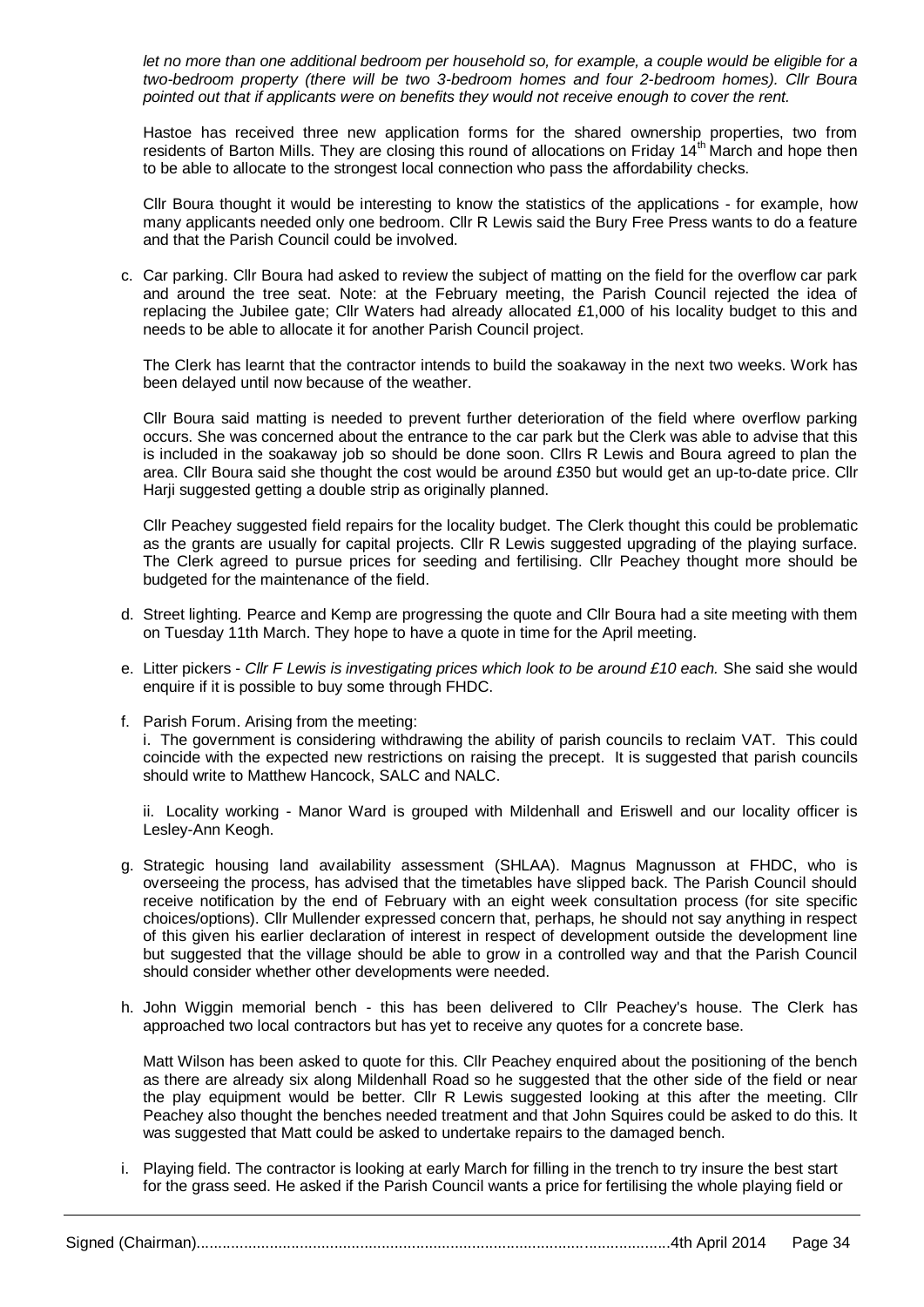just the football pitch and aimed to look at it before the February meeting. Cllr F Lewis suggested the Clerk could apply to the Burrell Trust for any shortfall in funding for this.

- j. Neighbourhood Watch: Following his recent break-in, Mr Squirrel is requesting that the PC should consider reviving Neighbourhood Watch. Cllr Harji said it still exists, organised by the police. Cllr Boura said it needs a new coordinator. The Clerk agreed to put something to this effect in the Barton Miller.
- k. Annual Spring Clean. Cllr F Lewis said she would follow this up, suggesting 5th April.
- l. Co-option. The Clerk has contacted Cllr Harris who has indicated that he will write with his resignation but this has not yet been received. In addition to Keith Fuller, Claire Tilbrook has also expressed interest in joining the Parish Council.

Cllr Boura agreed that the process cannot start until Cllr Harris' resignation has been received. She said it would be necessary to advertise to see if at least ten parishioners want to petition for an election. If not, then the cooption process can start.

- m. Dog Foul bins. Cllr R Lewis reported that, at the Burrell Trust meeting, it was thought there are insufficient bins in the village. The Trust can provide bins for the playing field but the Parish Council would have to pay for them to be emptied. Cllr Boura said that, if the parish council has to pay the ongoing costs then she was not in favour of this. Cllr Peachey agreed, observing that it people are going to leave mess, more bins would make no difference.
- n. SALC Report. Cllr F Lewis outlined her report of the meeting which is filed with the minutes.

# **5. Reports from the County and District Councillors**

Cllr Waters had advised that he is able to provide a flashing speeding sign and asked if the Parish Council definitely wanted this and, if so, where. Cllr Boura thought it highly desirable and suggested Worlington Road. Cllr R Lewis agreed, suggesting near the entrance to Bridge Farm Close.

# **6. Finance - Standard Payments for approval (inc. VAT)**

- a. £280.00 J Bercovici (clerk's net salary, February 2014) chq. 1279
- b. £70.00 HMRC (PAYE, February 2014) chq.
- c. £26.26 J Bercovici (clerk's expenses February 2014) chq. 1279

# **Special payments for approval (inc. VAT)**

- d. £897.60 Streetmaster (bench) chq. 1280
- e. £709.44 Inkjets & Toners (re. Barton Miller- payable to Clerk) chq. 1279

Cllr Boura proposed agreeing all payments: all in favour.

#### **Finance - other**

The Clerk had been approached by Dave Traher on behalf of the village hall which needs a new cooker. The Burrell Trust had agreed to donate the cost of the cooker but asked if the transaction could be made by the Parish Council to take advantage of its ability to reclaim VAT. Cllr F Lewis suggested this could also be applied to the new tables, paid for by Cllr Waters' locality budget. She said also that the church is buying more tables and asked if the Parish Council would support this. Cllr Boura proposed agreeing to these: all in favour except Cllr F Lewis who abstained.

# **7. Planning.**

# **General and for consideration:**

- a. DC/14/0286/HH 3 Church Meadow erection of single storey rear extension and first floor extension over garage. Cllr Boura proposed no objections: all in favour.
- b. DC/14/0146/FUL 36 Mildenhall Road: Erection of a one-and-a-half storey dwelling and alterations to vehicular access. Cllr Boura thought this overdevelopment of the site. Cllr F Lewis agreed. Cllr R Lewis decided to declare an interest; Cllr F Lewis followed suit. Cllr Boura proposed objecting on the grounds of overdevelopment of the site and because the layout is not in keeping with the rest of Mildenhall Road: three in favour, two against.